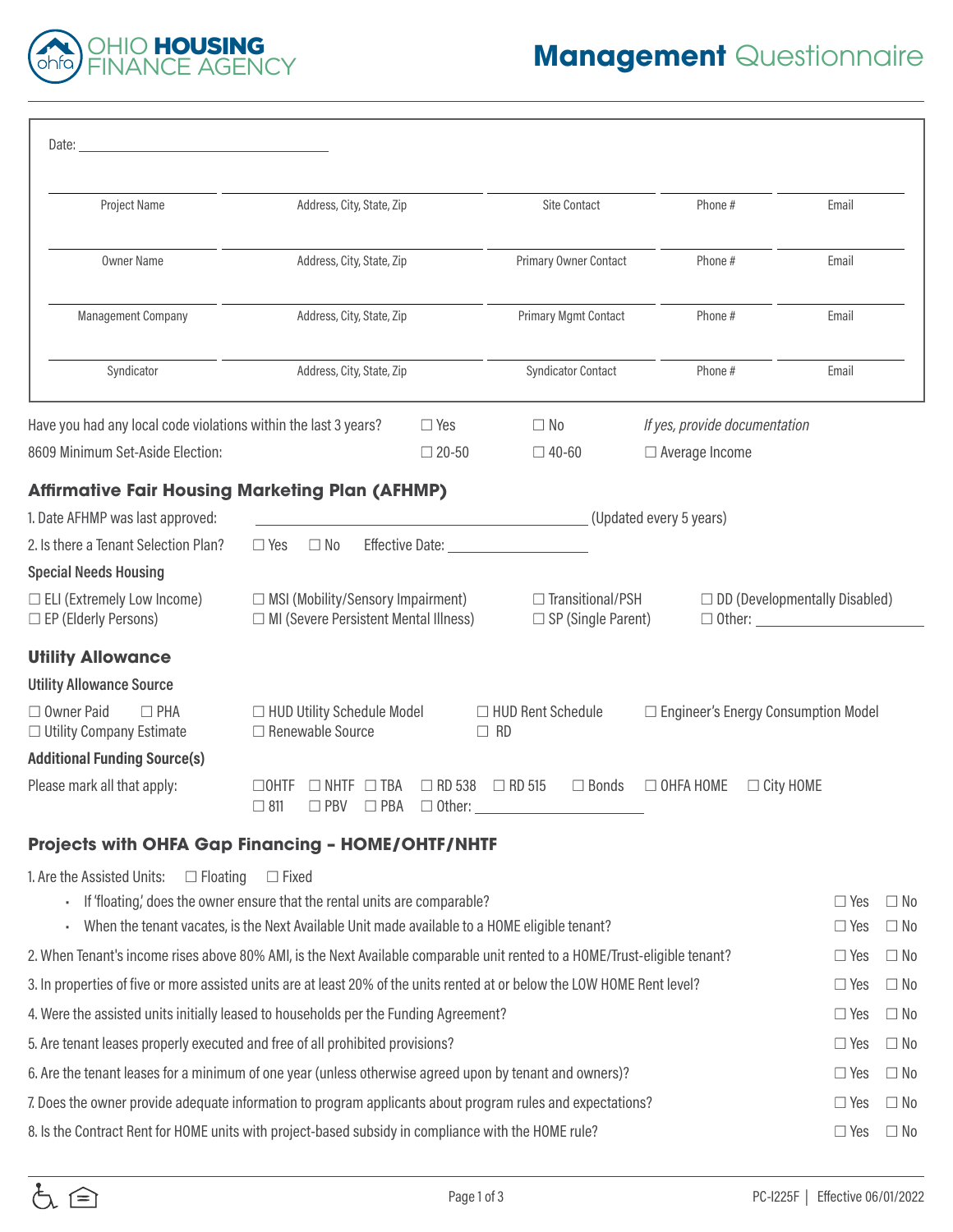

## **HOME/OHTF/NHTF Units (HDAP)**

|                                                                                                                                                                                                                               |                                                      |                   |                                                 | Address:                             |            | <u> Alexandria de la contrada de la contrada de la contrada de la contrada de la contrada de la contrada de la c</u> |            |           |
|-------------------------------------------------------------------------------------------------------------------------------------------------------------------------------------------------------------------------------|------------------------------------------------------|-------------------|-------------------------------------------------|--------------------------------------|------------|----------------------------------------------------------------------------------------------------------------------|------------|-----------|
| Total # of Assisted Units: ______________                                                                                                                                                                                     |                                                      |                   | # High HOME Units: _____ # Low HOME Units: ____ |                                      |            |                                                                                                                      |            |           |
| # By Bedroom Size:                                                                                                                                                                                                            | 0BD: _______                                         |                   |                                                 |                                      |            |                                                                                                                      |            |           |
|                                                                                                                                                                                                                               |                                                      | BIN#              |                                                 | Date Last Building Placed in Service |            |                                                                                                                      |            |           |
|                                                                                                                                                                                                                               |                                                      |                   |                                                 | <b>Current HDAP Units</b>            |            |                                                                                                                      |            |           |
| Unit#                                                                                                                                                                                                                         | Date Unit Became HDAP                                |                   | High/Low                                        |                                      | Unit #     | Date Unit Became HDAP                                                                                                | High/Low   |           |
|                                                                                                                                                                                                                               |                                                      |                   |                                                 |                                      |            |                                                                                                                      |            |           |
|                                                                                                                                                                                                                               |                                                      |                   |                                                 |                                      |            |                                                                                                                      |            |           |
|                                                                                                                                                                                                                               |                                                      |                   |                                                 |                                      |            |                                                                                                                      |            |           |
|                                                                                                                                                                                                                               |                                                      |                   |                                                 |                                      |            |                                                                                                                      |            |           |
|                                                                                                                                                                                                                               |                                                      |                   |                                                 |                                      |            |                                                                                                                      |            |           |
|                                                                                                                                                                                                                               |                                                      |                   |                                                 |                                      |            |                                                                                                                      |            |           |
|                                                                                                                                                                                                                               |                                                      |                   |                                                 |                                      |            |                                                                                                                      |            |           |
|                                                                                                                                                                                                                               |                                                      |                   |                                                 |                                      |            |                                                                                                                      |            |           |
| <b>Building/Units</b>                                                                                                                                                                                                         |                                                      |                   |                                                 |                                      |            |                                                                                                                      |            |           |
| Number of Buildings:                                                                                                                                                                                                          | Total # of Units: 4 of Low-Income Units:             |                   |                                                 |                                      |            |                                                                                                                      |            |           |
| # of Market Rate Units:                                                                                                                                                                                                       | $\mathcal{L}^{\text{max}}(\mathcal{L}^{\text{max}})$ |                   |                                                 |                                      |            |                                                                                                                      |            |           |
|                                                                                                                                                                                                                               |                                                      |                   |                                                 |                                      |            |                                                                                                                      |            |           |
| # of Accessible Units                                                                                                                                                                                                         |                                                      |                   |                                                 |                                      |            |                                                                                                                      |            |           |
| # of Model Units:                                                                                                                                                                                                             | <u> 1999 - Jan Jawa</u>                              | List Model Units: |                                                 |                                      |            | <u> 1989 - Andrea Santa Andrea Santa Andrea Santa Andrea Santa Andrea Santa Andrea Santa Andrea Santa Andrea San</u> |            |           |
| # of 811 Units:                                                                                                                                                                                                               |                                                      | List 811 Units:   |                                                 |                                      |            | <u> 1989 - Jan Salaman Salaman (j. 1989)</u>                                                                         |            |           |
| # of Program Unit Vacancies:                                                                                                                                                                                                  |                                                      |                   |                                                 |                                      |            |                                                                                                                      |            |           |
|                                                                                                                                                                                                                               |                                                      |                   |                                                 |                                      |            |                                                                                                                      |            |           |
| <b>Resident Social/Supportive Services (Refer to Qualified Allocation Plan (QAP))</b><br>1. Did the Project Indicate at Application that Supportive Services would be provided?                                               |                                                      |                   |                                                 |                                      |            |                                                                                                                      | $\Box$ Yes | $\Box$ No |
|                                                                                                                                                                                                                               |                                                      |                   |                                                 |                                      |            |                                                                                                                      |            |           |
| 2. Does the property offer Supportive Services?                                                                                                                                                                               |                                                      |                   |                                                 |                                      |            |                                                                                                                      | $\Box$ Yes | $\Box$ No |
| If yes, specific population(s) served: Letter and the served of the served of the served of the served of the served of the served of the served of the served of the served of the served of the served of the served of the |                                                      |                   |                                                 |                                      |            |                                                                                                                      |            |           |
| 3. Does the property have an on-site service coordinator/counselor?                                                                                                                                                           |                                                      |                   |                                                 |                                      |            |                                                                                                                      | $\Box$ Yes | $\Box$ No |
| 4. Does the service provider have experience in servicing the specific population served?                                                                                                                                     |                                                      |                   |                                                 |                                      | $\Box$ Yes | $\Box$ No                                                                                                            |            |           |

5. Types of services offered:

も合